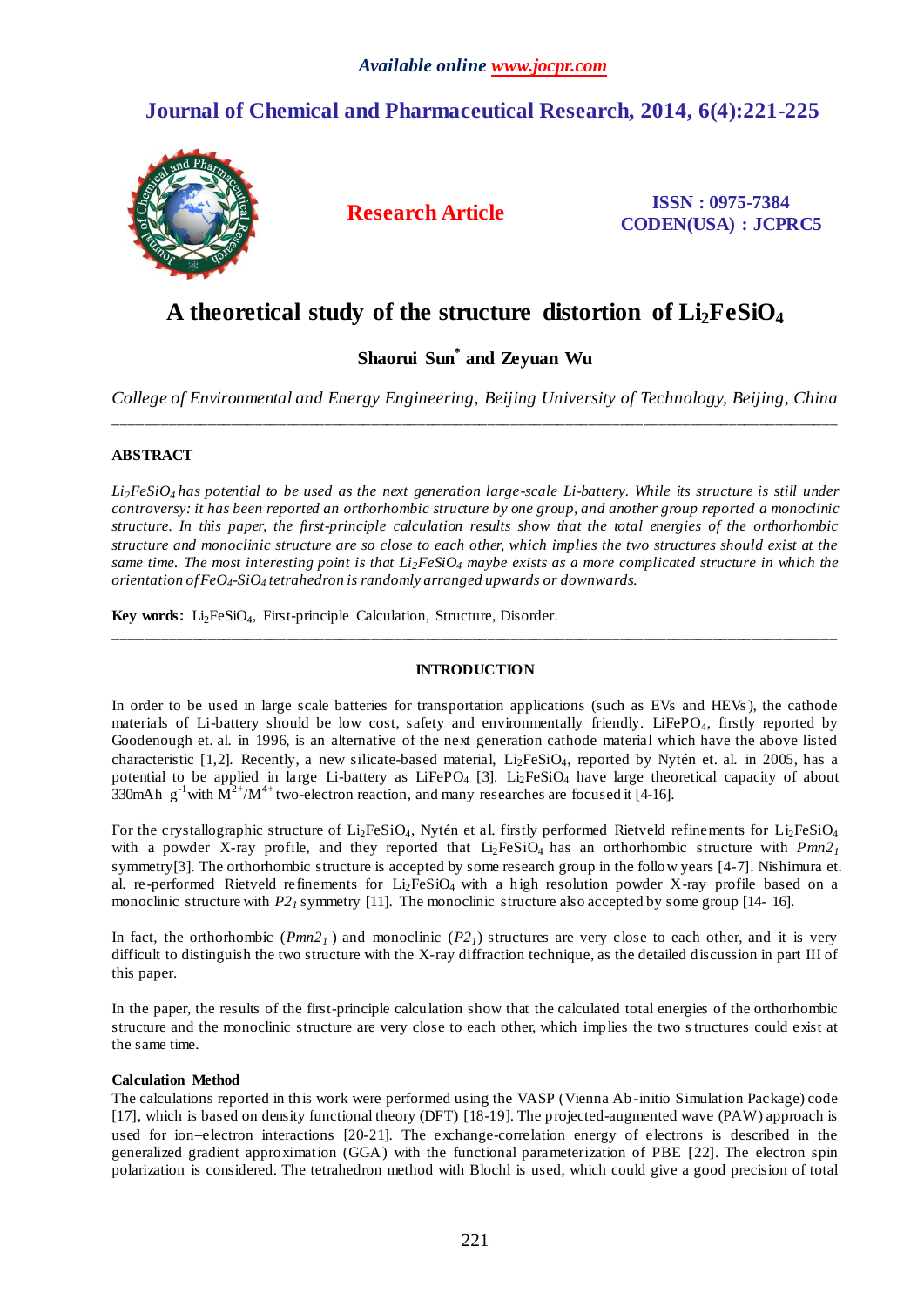energy [23]. The criterion of at least  $1.0 \times 10^{-5}$  eV per unit cell is placed on the self-consistent convergence of the total energy. The lattice parameters (cell shape) and atom positions are fully relaxed. In order to increase the precision, the precision controlling parameter "PREC" is set to the highest level, which could guarantees that "the absolute energies are converged to a few meV" [23]. Because that LDA+U or GGA+U could take into account the strong correlation between Fe -3d electrons, in this work, the GGA+U scheme describe by liechtenstein et. al.[24] is implemented and the value of  $U_{\text{eff}}$  (=U-J) for Fe-3d orbital is 4.3 eV.

*\_\_\_\_\_\_\_\_\_\_\_\_\_\_\_\_\_\_\_\_\_\_\_\_\_\_\_\_\_\_\_\_\_\_\_\_\_\_\_\_\_\_\_\_\_\_\_\_\_\_\_\_\_\_\_\_\_\_\_\_\_\_\_\_\_\_\_\_\_\_\_\_\_\_\_\_\_\_*

#### **RESULTS AND DISCUSSIONS**

**Relation between Orthorhombic and Monoclinic Structures.** The orthorhombic structure and the monoclinic structure are presented in Figure 1a -b, respectively. The relationship between the orthorhombic lattice and the monoclinic lattice is described in Figure 2. The (001) plane of orthorhombic lattice (the original structure) is shown in Figure 2a, and *a* and *b* are the lattice vectors. When the angle between *a* and *b* is not equal to 90°, the lattice loses some symmetry operations and changes into monoclinic structure (the transformed structure), whose lattice vector is set up as *a′* and *c′* as presented in Figure 2b.



**Fig. 1 (a) the orthorhombic structure; (b) the monoclinic structure**



**Fig. 2: The relationship between the orthorhombic lattice and the monoclinic lattice is a′=-a+b, b′=c and c′=a+b. (a) The (001) plane of orthorhombic lattice (the original structure), and a and b are the lattice vectors; (b) the monoclinic structure (the transformed structure) is set up in the original structure, and the new lattice vector is a′ and c′**

**Relative Stability of Orthorhombic and Monoclinic Structure.** The calculated lattice constant of the orthorhombic structure under GGA+U scheme are *a*=6.2859Å, *b*=5.3674Å, and *c*=4.9998Å, which is well consist with the experimental values measured by Nyt én et al. [3]  $(a=6.266(1)\text{\AA}, b=5.329(1)\text{\AA},$  and  $c=5.015(1)\text{\AA})$ , and the theoretical values reported by Larsson et al.<sup>5</sup> ( $a$ =6.313Å,  $b$ =5.393Å, and  $c$ =4.979Å). For the monoclinic structure, the calculated lattice constant, a′=8.2511Å, b′=5.1075Å, c′=8.2523Å and  $\beta'$ =99.1824°, which well consist with Nishimura et al.' experimental results[11], and it means the present calculation is reliable. Politaev et al.[15] mentioned that the Li-Si distance in the orthorhombic structure was too short. Their analysis was based on the X-ray diffraction results of Nytén et al.[3], in which the lithium position may be is not so exact.

If GGA is applied to calculate the total energy difference between two structures with different symmetry, some error in the order of 10 meV is induced at the same time [25]. Then when the total energy difference between orthorhombic and monoclinic Structure of  $Li<sub>2</sub>FeSiO<sub>4</sub>$  is very small, it could not be directly calculated under GGA scheme. Fortunately, the orthorhombic structure could be transformed into a corresponding monoclinic structure with the relationship  $a' = -a + b$ ,  $b' = c$  and  $c' = a + b$ , which is presented in Figure 2 in this paper, and all FeO<sub>4</sub> and SiO<sub>4</sub> tetrahedrons should be keep upwards in the transform. After full relaxation (including the cell shape and atom position), the transformed structure's parameters are *a′*=8.2657Å, *b′*=4.9998Å, *c′*=8.2657Å and *β*= 99.0136°, respectively. The corresponding orthorhombic structure constant calculated with the operation  $a = (c' - a')/2$ ,  $b=(c'+a')/2$  and  $c=b'$ , and the values are  $a=6.2859\text{\AA}$ ,  $b=5.3674\text{\AA}$ ,  $c=4.9998\text{\AA}$ , and  $\alpha=\beta=\gamma=90^\circ$ , respectively, which rigidly consists with the directly calculated orthorhombic structure parameters as mentioned above  $(a=6.2859\text{\AA})$ , *b*=5.3674Å, *c*=4.9998Å ).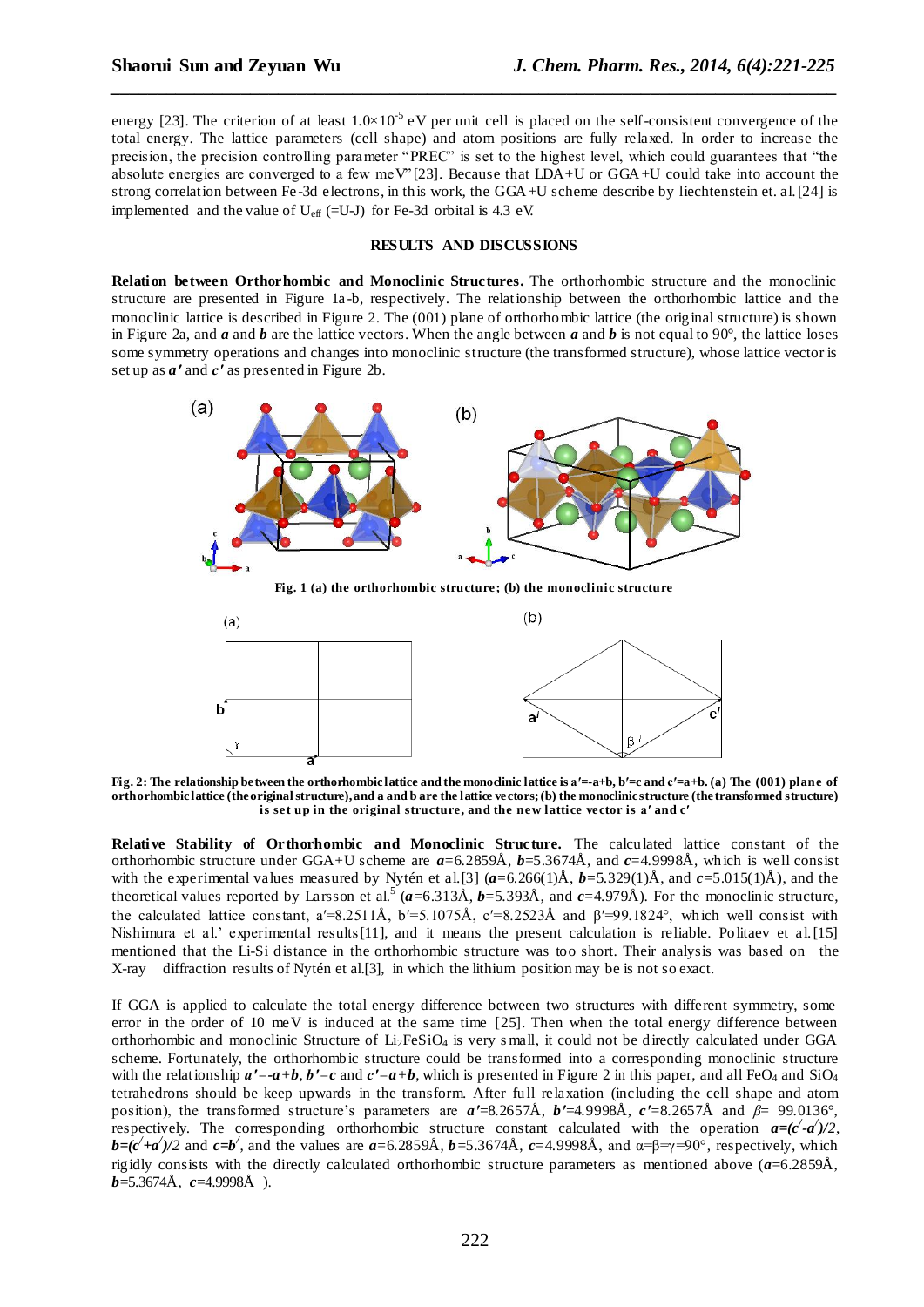Then to compare the total energies of the orthorhombic  $(Pmn2<sub>I</sub>)$  and monoclinic  $(P2<sub>I</sub>)$  structure cited in the paper could be replaced to compare the two monoclinic structures: one is transformed from the orthorhombic structure; the other is the real monoclinic structure with  $P_2$ <sup>1</sup> symmetry. As shown in table 1, the total energy difference per formula between the two structures is 6meV (GGA) or 4meV (GGA+U). The values are too small for DFT calculation, and it implies that the orthorhombic phase and the monoclinic phas e could be exist at the same time.

*\_\_\_\_\_\_\_\_\_\_\_\_\_\_\_\_\_\_\_\_\_\_\_\_\_\_\_\_\_\_\_\_\_\_\_\_\_\_\_\_\_\_\_\_\_\_\_\_\_\_\_\_\_\_\_\_\_\_\_\_\_\_\_\_\_\_\_\_\_\_\_\_\_\_\_\_\_\_*

**Table 1 the relative total energy per formula of the structures, (for all the calculation, the electron spin polarization is considered)**

|         | Relative Total Energy per Formula (meV) |            |  |  |
|---------|-----------------------------------------|------------|--|--|
|         | Orthorhombic                            | Monoclinic |  |  |
| GGA     |                                         |            |  |  |
| $GGA+U$ |                                         |            |  |  |

**Orientation disorder of FeO4-SiO<sup>4</sup> tetrahedrons.** As the above discussion, the orthorhombic and monoclinic structures could exist at the same time, and in each of the two structures,  $FeO<sub>4</sub>$  and  $SiO<sub>4</sub>$  tetrahedrons form one-dimensional corner shared chains along [100] axis. In the orthorhombic structure, all tetrahedrons in the chain are orientated in one direction as shown in Figure 3b, which is specified as μ chain, and the lattice configuration in (001) plane is presented in Figure 3a, in which the  $FeO<sub>4</sub>-SiO<sub>4</sub>$  tetrahedrons in each unit cell are upward. In the monoclinic structure, the tetrahedrons in the one-dimension chain periodically take opposite orientations as shown in Figure 3d, which is specified as v chain. Its lattice configuration is presented in Figure 3c, and the  $FeO<sub>4</sub>$ -SiO<sub>4</sub> tetrahedrons in the unit cell of the original lattice periodically take opposite orientation which looks like black-and-white mosaic picture. The heavy lines are the boundary of the monoclinic structure.

In order to evaluate other configurations, two structures are constructed based on the original lattice. One has a  $2\times2\times1$  supercell and denoted as S<sub>1</sub>, as the zone surrounded by the heavy lines in Figure 4e; the other has a  $3\times2\times1$ supercell and denoted as  $S_2$ , as shown in Figure 4f. The relative total energies per formula of the two structures are listed in table 1, which are very close to that of the orthorhombic or monoclinic structure. Then beyond the pure the orthorhombic or monoclinic structure, Li<sub>2</sub>FeSiO<sub>4</sub> may exist as some more complex structure, such as  $S_1$  (the above  $2\times2\times1$  superlattice) and S<sub>2</sub> (the above  $3\times2\times1$  superlattice).

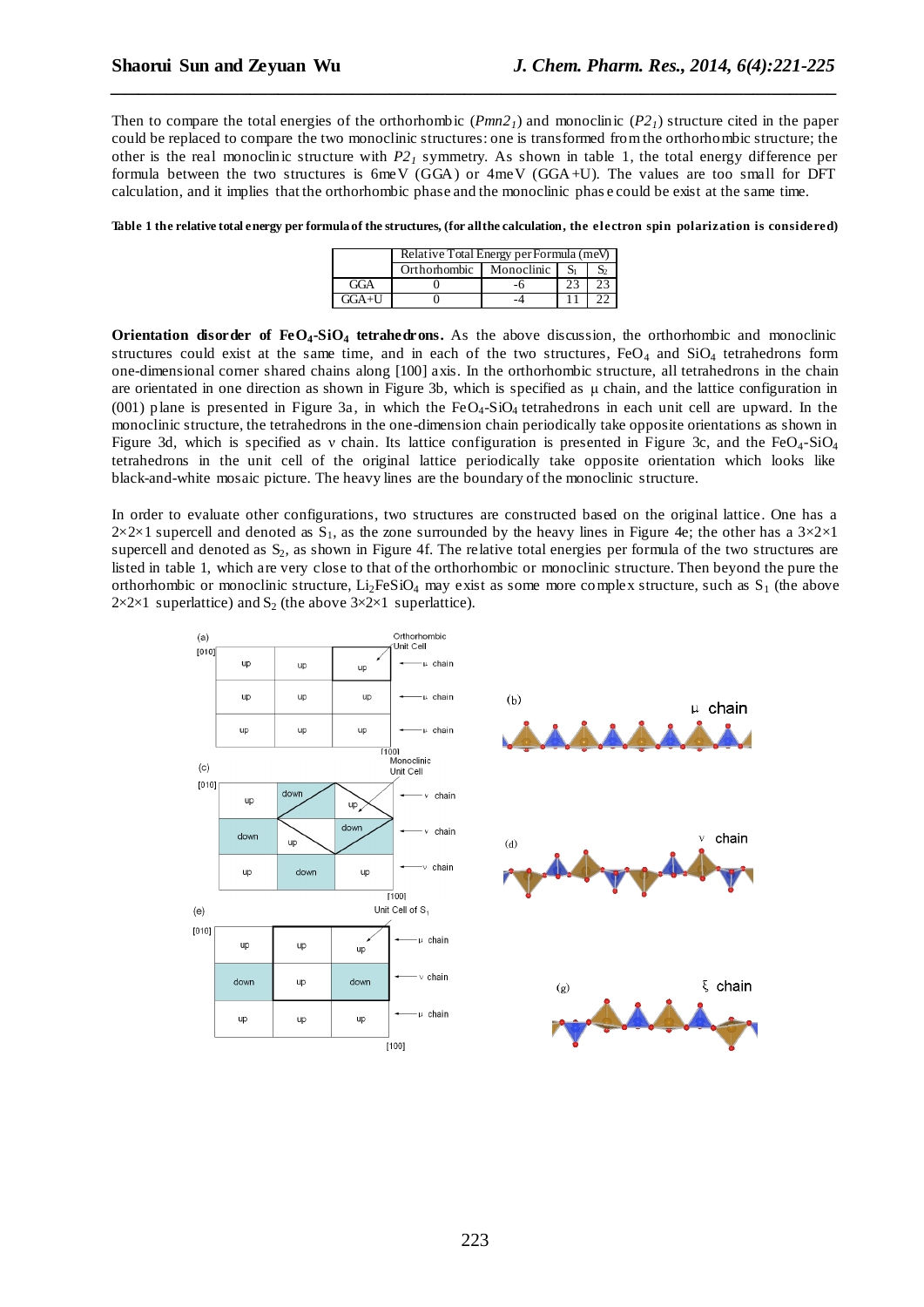

*\_\_\_\_\_\_\_\_\_\_\_\_\_\_\_\_\_\_\_\_\_\_\_\_\_\_\_\_\_\_\_\_\_\_\_\_\_\_\_\_\_\_\_\_\_\_\_\_\_\_\_\_\_\_\_\_\_\_\_\_\_\_\_\_\_\_\_\_\_\_\_\_\_\_\_\_\_\_*

**Fig. 4 (a) the lattice configuration of the orthorhombic structure in (001) plane; (b) the chain composed by the FeO4-SiO4 tetrahedrons in the orthorhombic structure (the μ chain); (c) the lattice configuration of the monoclinic structure in (001) plane of the original lattice; (d) the chain in the monoclinic structure (the ν chain); (e) the cell of S1 in (001) plane of the original lattice; (f) the cell of S2 in (001) plane of the original lattice; (g) the structure of ξ chain**

 $S_1$  contains two-type chains, μ and y, which are periodically arranged along [010] direction. Then the structure could be looked as a combination of the orthorhombic and monoclinic structure. In  $S_2$ , there are also two-type chains: one is μ, the other is ξ, which is shown in Figure 4g. The ξ chain is different from μ and ν chains, and its periodic unit contains two upward  $FeO_4-SiO_4$  tetrahedrons and one downward  $FeO_4-SiO_4$  tetrahedron. The structures of  $S_1$  and  $S_2$ mention that the orientation arrangement of the FeO<sub>4</sub>-SiO<sub>4</sub> tetrahedron does not change the total energy largely, i.e., the order the upward  $FeO_4$ -SiO<sub>4</sub> tetrahedron and downward  $FeO_4$ -SiO<sub>4</sub> tetrahedrons in Li<sub>2</sub>FeSiO<sub>4</sub> could be randomly arranged.

If  $Li_2FeSiO<sub>4</sub>$  is synthesized in a system close to equilibrium state and with long-time crystal growth process, it maybe crystallize in the orthorhombic structure or the monoclinic structure. While under the common synthesis condition, the crystallization process is so quick and the orientations of  $FeO<sub>4</sub>-SiO<sub>4</sub>$  tetrahedrons could not be fully rearranged and relaxed, which only induces slight elastic deformation energy. Then it is difficult to control the synthesis condition and produce the pure orthorhombic  $(Pmn2<sub>1</sub>)$  or monoclinic  $(P2<sub>1</sub>)$  structure, and Li<sub>2</sub>FeSiO<sub>4</sub> most likely exists as the FeO<sub>4</sub>-SiO<sub>4</sub> tetrahedron orientation disorder structure, in which the orientations of FeO<sub>4</sub>-SiO<sub>4</sub> tetrahedrons are randomly arranged upward or downward.

In the orthorhombic structure, all FeO<sub>4</sub>-SiO<sub>4</sub> tetrahedrons are upwards, and  $\gamma$  is equal to 90°. If some FeO<sub>4</sub>-SiO<sub>4</sub> tetrahedrons turn to downward,  $\gamma$  is slightly different from 90°, such as S<sub>1</sub> (89.9238°), S<sub>2</sub> (89.9968°) and the monoclinic structure (89.9915°). The disorder of  $FeO<sub>4</sub>-SiO<sub>4</sub>$  tetrahedron orientation also breaks the periodic translation symmetry along [100] and [010] direction of the original lattice. While the lattice scheme is still reserved, as shown in figure 3, and then the structure could diffract X-ray. The *P21* symmetry of the perfect monoclinic structure is broken by the disorder of the tetrahedron orientation, and then there are many weak diffraction peaks beyond the main XRD peaks, which form a uniform noise background.

In Li<sub>2</sub>FeSiO<sub>4</sub>, the one dimensional chain formed by corner-shared FeO<sub>4</sub>-SiO<sub>4</sub> tetrahedrons is the main channel of electron transport. While the orientation disorder of tetrahedron will induce serious electron- and polaron-scattering, i.e., the periodic translation symmetry of  $Li<sub>2</sub>FeSiO<sub>4</sub>$  is completely destroyed, and it induces large electron- and polaron-scattering. Then the electronic conductivity is largely weakened at the same time. It is not a good news for  $Li<sub>2</sub>FesiO<sub>4</sub>$  to be a cathode materials. A way to overcome the problem is to make a complete structure relaxation in the synthesis process, such as with the long-time annealing to produce perfect orthorhombic  $(Pmn2<sub>1</sub>)$  or monoclinic  $(P2<sub>l</sub>)$  structure. Although it is very difficult, it is possible.

#### **CONCLUSION**

In the paper, the structure of  $Li<sub>2</sub>FeSiO<sub>4</sub>$  is studied with the first-principle calculation under the GGA and GGA+U scheme, respectively. The results show that the total energies of the orthorhombic  $(Pmn2<sub>1</sub>)$  and monoclinic  $(P2<sub>1</sub>)$ structure are very close to each other and it is difficult to distinguish them only through power X -ray diffraction. Beyond the two phase, Li<sub>2</sub>FeSiO<sub>4</sub> possibly exists as a complicated structure in which the upward and downward the FeO4-SiO4 tetrahedrons are not periodically arrangement, which maybe induces large electron-scattering or polaron-scattering, and lower the electronic conductivity.

#### **Acknowledgments**

The research was supported by the Scientific Research Common Program of Beijing Municipal Commission of Education (KM201310005012). Beijing Municipal Natural Science Foundation (2102004 and 2120001)

#### **REFERENCES**

[1] A.K.Padhi ; K.S. Nanjundaswamy; Goodenough. *J. Electrochem. Soc.* **1997**, *144*, 1188–1194.